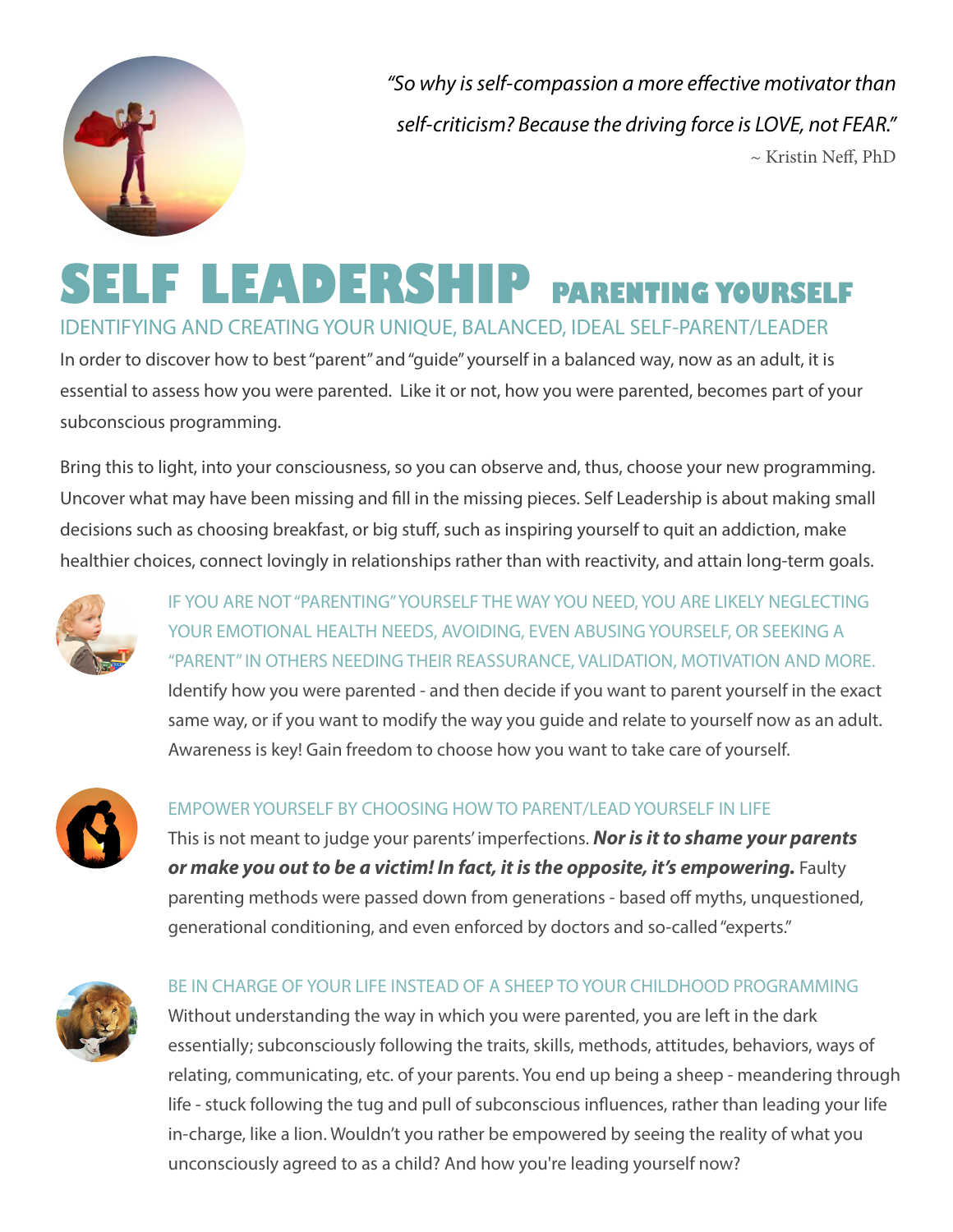# COMMON UNHEALTHY PARENTING METHODS 'OLD SCHOOL' AND GENERATIONAL

THIS IS NOT TO SHAME OR NIT-PICK YOUR PARENTS. IT IS TO IDENTIFY REALITY AND YOUR "PROGRAMMING" IN ORDER TO UNDERSTAND HOW YOU PARENT YOURSELF. MOST PARENTS ARE WELL-INTENTIONED YET WERE FED BAD TACTICS BY THEIR OWN CAREGIVERS AND EVEN "EXPERTS"

It is not your fault, nor your parent's fault. In fact your parents were likely trying their best based on what they were told! Yet this does not discount the harmful effects of bad tactics.

Here are a just a few methods parents were taught in recent decades, that have since been proven as damaging to individual's development and overall well-being:

- *1* Never sleep with your baby, even newborns (triggers abandonment fears)
- 2 Sleep training (put child in crib at allocated times and let it cry to sleep (triggers abandonment fears)
- *3* Self-sooth (leave baby to cry it out alone… was thought to train it to be "self-sufficient")
- *4* See but do not hear your children (this is actually emotionally neglectful and awful)
- **5** Do not spoil your kids (fear-based idea with no scientific clarity, thought to make children entitled; turns out entitlement stems from lack of emotional connection and manifests from experiencing prolonged disconnection and maltreatment or contempt by others and caregivers)
- *6* Yell at your kids to enforce punishment (this actually ignites Fight/Flight/Freeze response within the limbic system and the parent becomes a "threat to safety" which is literally the opposite of a parents' #1 job to create safety and belonging; yelling at kids can be abusive and has long-term effects (larger amygdala, core shame, and more, causing anxiety, low self-esteem, and more aggression).
- **7** Enforce cleaning entire plate of food (controlling and can cause emotional eating issues later in life)
- *8* Shame children for voicing their opinions and ideas (calling it arguing or disrespectful)
- *9* Shame children for sharing their feelings and emotions (calling feelings wimpy or dramatic)
- **10** Spare the rod (spanking and corporal punishment were considered acceptable in prior decades)
- *11* Compare your children with each other and others (was thought to motivate child)
- *12* Never hug or kiss your children (devastating example of how parents were instructed to parent)

# **'OLD SCHOOL' EXAMPLE: QUOTE FROM A GROUNDBREAKING, BEST-SELLING BOOKS OF THE TWENTIETH CENTURY, BENJAMIN SPOCK'S THE COMMON SENSE BOOK OF BABY AND CHILD CARE (1946):**



 *"Never hug and kiss them, never let them sit in your lap. If you must, kiss them once on the forehead when they say good night. Shake hands with them in the morning. Give them a pat on the head if they have made an extra-ordinary good job of a difficult task." Dr. Spock*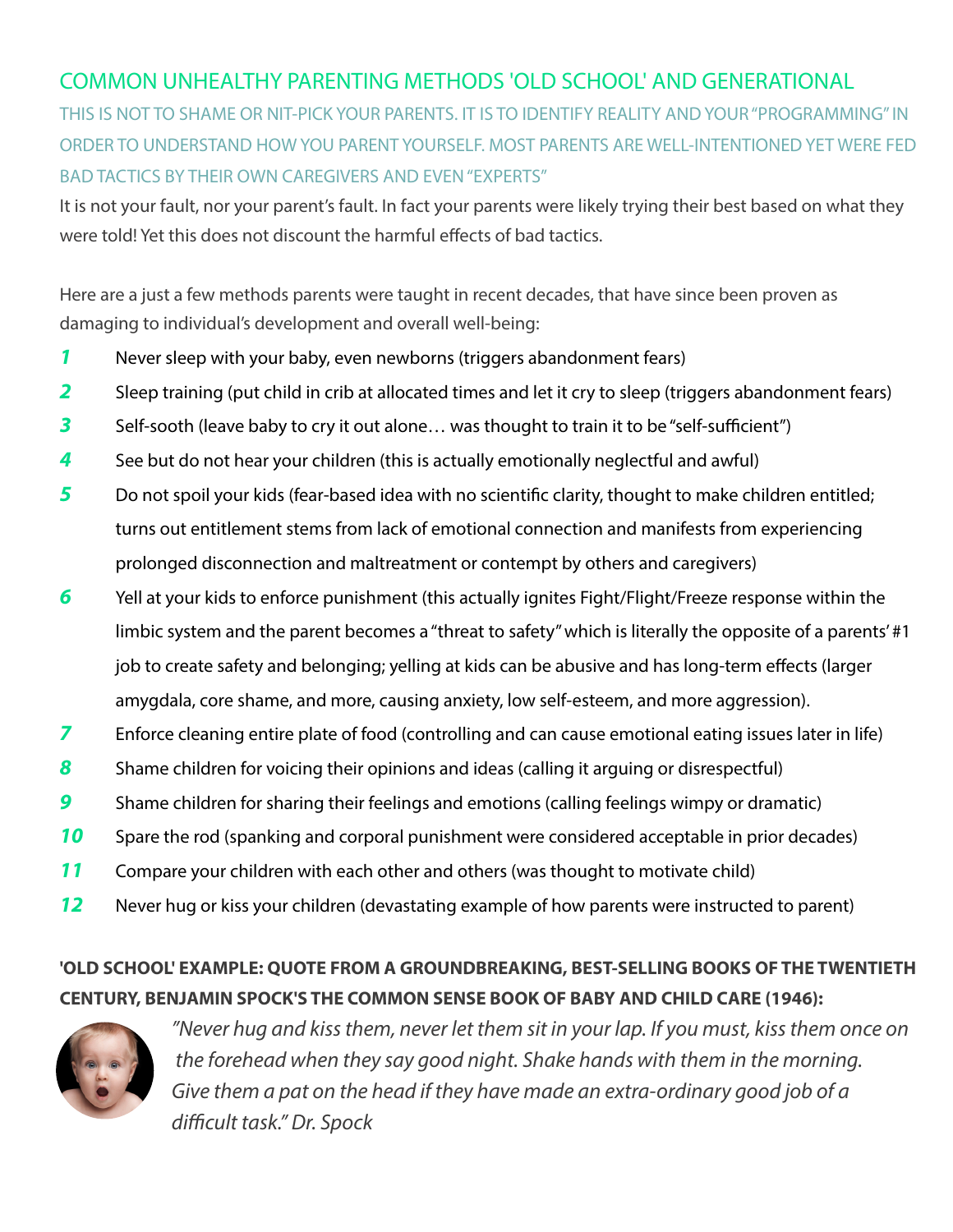# LEAD AND 'PARENT' YOURSELF THE WAY YOU NEED, CREATE YOUR OWN BALANCE

WE PURCHASE THE LATEST TECHNOLOGICAL DEVICES AND MAKE DECISIONS FOR OUR PHYSICAL HEALTH BASED OFF RESEARCH. YET MOST OF US DO NOT STOP TO ASSESS HOW WE PARENT OURSELVES IN EACH AND EVERY MOMENT AND HOW MUCH THIS IMPACTS OUR LIVES. REALIZE HOW ANTIQUATED OUR OLD PROGRAMMING AND SELF-PARENTING METHODS ARE. You have the power to consciously choose how you parent yourself in-the-now with the most up-to-date, effective, emotionally attuning, competent parenting methods available today… to genuinely inspire and guide yourself with your own internal compass. There are old parenting methods that have stood the test of time as well. Explore and research what best fits.

### EXAMINE THE FOUR BASIC PARENT TYPES









- Kids should be seen and not heard; follow rules without exception
- Don't take child's feelings into consideration
- Not interested in negotiating; focus is on obedience and punishment
- Invested in making kids feel bad for their mistakes (shame-based)
- Higher risk of development self-esteem problems because their opinions, feelings, inherit value, and independence aren't valued
- Fuels anger suppression; berating towards self and others as an adult
- A lot of effort in creating and maintaining positive relationship with child
- Explain reasons behind rules; enforce rules and give consequences, yet take child's feelings into consideration and validate children's feelings
- Invest time and energy into preventing behavior problems before they start; positive discipline strategies to reinforce behavior, praise, rewards
- Children tend to end up happy and successful. They're also more likely to be good at making decisions and evaluating safety risks on their own.
- Set rules but rarely enforce them and don't give consequences often
- Lenient and often only step in when serious problem
- Might give privileges back if a child begs
- Take on more of a friend role; encourage children to talk about their problems, but not much effort into discouraging poor choices
- Kids more likely to struggle academically, have behavioral problems, low self-esteem, sadness, health problems, like obesity and cavities
- Uninvolved in asking about school or homework
- Don't spend much time with their children; overwhelmed with other problems, like work, paying bills, illnesses, and managing a household
- Few rules, lack of guidance, nurturing, and attention
- Neglectful but it's not always intentional; substance abuse problems, for example, may not be able to care for a child's physical or emotional needs
- Children likely to struggle with self-esteem issues; poorly in school, frequent behavior problems and rank low in happiness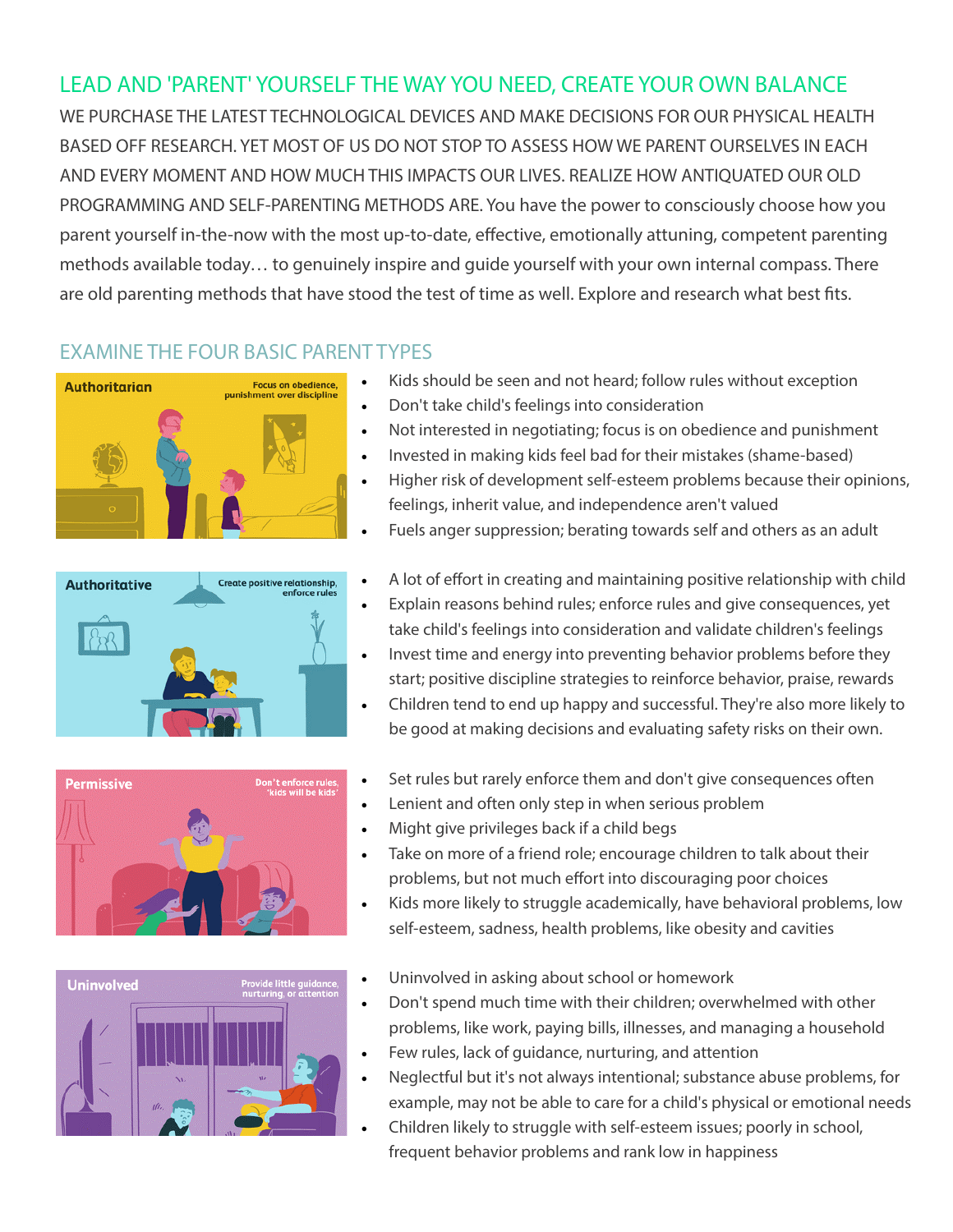#### IS YOUR INTERNALIZED PARENT MORE AUTHORITARIAN, UNINVOLVED OR PERMISSIVE?

You can quickly assess what you internalized by observing your inner dialogue and past behavior. It is possible to have caregivers that were both extremes and thus you have BOTH internalized parent types. Much of the pain and regrets in our society today is when people are acting out from their authoritarian and permissive internalized parental selves. With awareness, you can provide yourself with empowering balance, as you ensure you are parenting and leading yourself mindfully and consciously by choice. Was I punished or disciplined (taught to learn lessons) as a child? Describe examples of either or both.

How was I rewarded as a child?

How do I harshly punish myself as an adult? Or how do I provide myself with healthy discipline as an adult?

What do I consider worthy of reward or in need of punishment, now as an adult?

How do I reward myself as an adult?

Do I set rigid limits or expectations on what I can and can't do or what I should do?

Do I push myself to extremes, such as over-exercising one week, and then burn out and not exercise at all?

What are the ways I set rigid limits on myself that are not necessarily in my highest good?

Do I over-indulge in behaviors that are not even good for me (such as drinking alcohol, over-shopping, over-eating junk food) as if it's a "reward?"

What specific ways am indulging in behaviors that are not my highest good or aligned with my goals?

How could I provide myself with healthy discipline (teaching to do better next time) and loving rewards?

Describe other behaviors, ways of parenting yourself, or ways you treat yourself that are worth noting.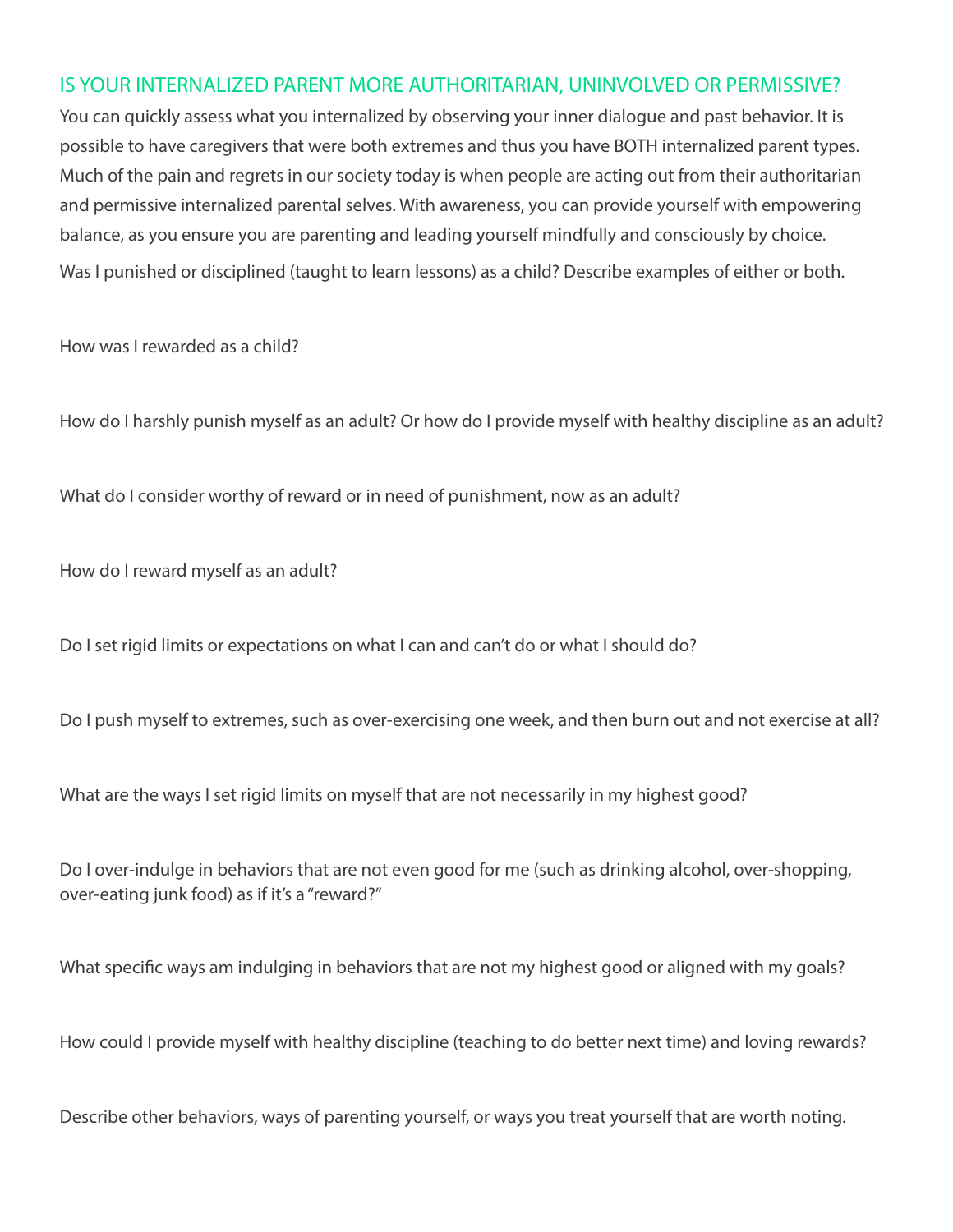# CHILD'S BASIC NEEDS FROM PARENTS CHILD'S BASIC NEEDS FROM PARENTS HEALTHY PARENTING IS "GOOD ENOUGH PARENTING"

Identify how well these basic, good enough parenting, needs were met in your childhood (you may include "M" for mom, "D" for dad)  $\,$ 

|                                                                           | <b>Not Met</b> |  | Somewhat Just Right |  |  |
|---------------------------------------------------------------------------|----------------|--|---------------------|--|--|
| <b>1 VERBAL NURTURANCE</b>                                                |                |  |                     |  |  |
| Eager participation in multidimensional conversation                      |                |  |                     |  |  |
| Generous amounts of praise and positive feedback                          |                |  |                     |  |  |
| Willingness to entertain all questions                                    |                |  |                     |  |  |
| Reading books together until age around age 10                            |                |  |                     |  |  |
| Providing resources for continued reading and learning                    |                |  |                     |  |  |
| 2 BASIC GOODNESS NURTURANCE                                               |                |  |                     |  |  |
| Seeing and helping child see their own essential worth, basic goodness    |                |  |                     |  |  |
| and loving nature, while engaging in activities child enjoys              |                |  |                     |  |  |
| Engendering experiences of joy, fun, and love to maintain the             |                |  |                     |  |  |
| child's innate sense that life is full of wonder and exploration          |                |  |                     |  |  |
| Guidance and clarity to help child integrate painful aspects of life      |                |  |                     |  |  |
| Nurturing the child's creative self-expression                            |                |  |                     |  |  |
| Frequent experiences in nature and outdoor activities                     |                |  |                     |  |  |
| <b>3 EMOTIONAL NURTURANCE</b>                                             |                |  |                     |  |  |
| Emotionally connected to the child, eye-contact and engaging              |                |  |                     |  |  |
| Sees child as unique individual without comparing to others               |                |  |                     |  |  |
| Meeting the child <b>consistently</b> with care, interest and connection  |                |  |                     |  |  |
| Welcoming and valuing the child's full emotional expression               |                |  |                     |  |  |
| Modeling and teaching healthy processing of emotions, pain and anger      |                |  |                     |  |  |
| Teaching healthy boundaries, values and ways to cultivate trust           |                |  |                     |  |  |
| Generous amounts of love, warmth, and compassion                          |                |  |                     |  |  |
| <b>4 PHYSICAL NURTURANCE</b>                                              |                |  |                     |  |  |
| Affection and protection with warmth and safety                           |                |  |                     |  |  |
| Healthy diet and sleep schedule                                           |                |  |                     |  |  |
| Teaching habits of grooming, self-care, discipline, and responsibility    |                |  |                     |  |  |
| Helping the child develop interests, and sense of personal style          |                |  |                     |  |  |
| Helping the child balance rest, play and work                             |                |  |                     |  |  |
| Home felt safe, comfortably clean and organized enough                    |                |  |                     |  |  |
| 5 ALLOWED IMPERFECTIONS, MISTAKES AND SUPPORTED PRACTICE                  |                |  |                     |  |  |
| Realistic and uplifting quidance, and provides consequences to learn from |                |  |                     |  |  |
| mistakes, while supporting branching out into new interests and passions  |                |  |                     |  |  |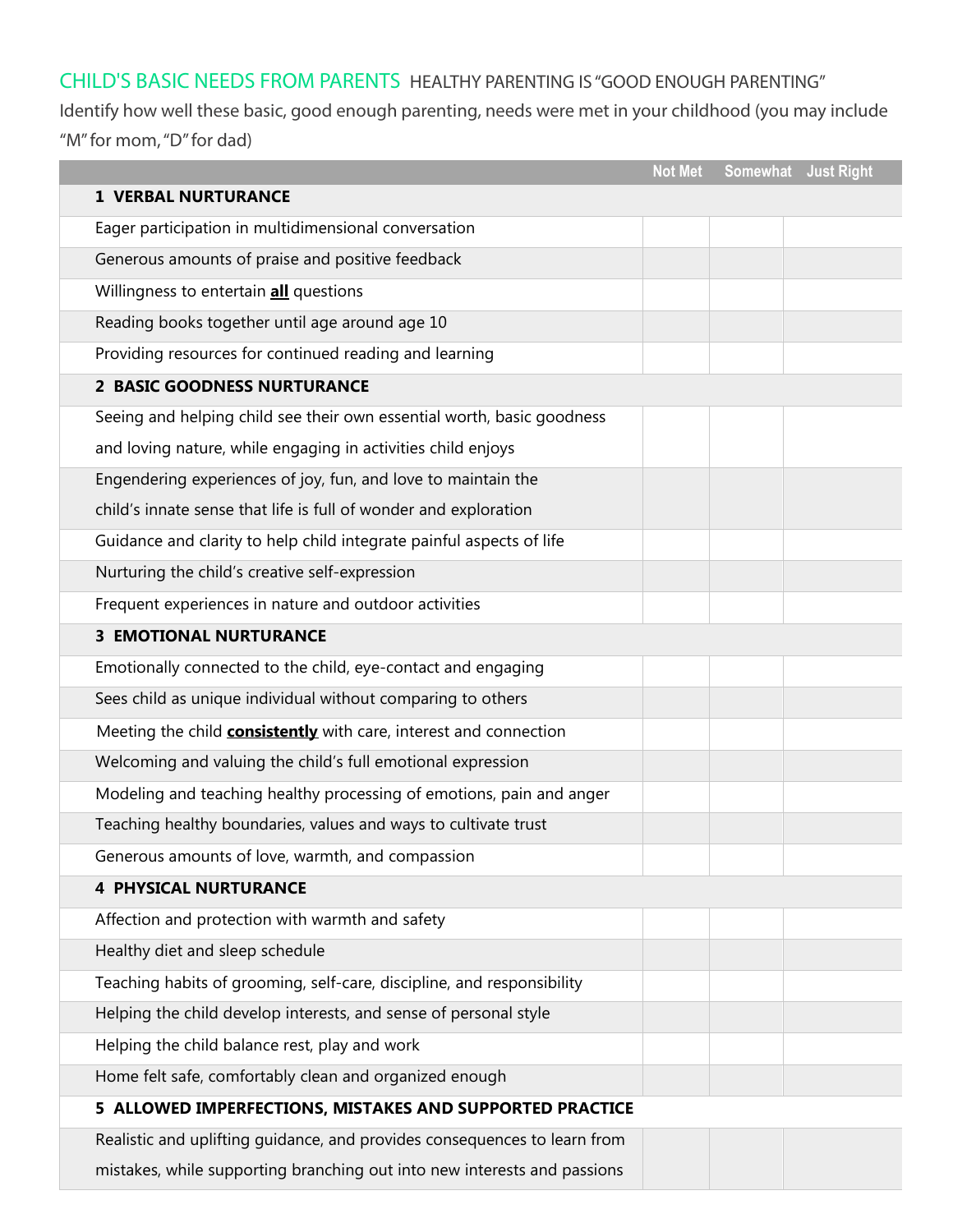#### CHOOSING HOW TO PARENT AND LEAD YOURSELF NOW AS AN ADULT

*Remember no parents are perfect. This is not to shame your parents. Understand your internalized self-parent and programming so you may balance Self Leadership in the now.*

Describe how specific basic needs, behaviors/actions were missing ("not met") in your childhood.

Are there specific nurturing needs not listed among the 5 basic needs, that you would like to include in parenting yourself? We are all unique. Incorporate these unique needs into the way you Parent Yourself.

### REALIZE HOW YOU NEED TO PARENT YOURSELF. VISUALIZE WHEN YOU WERE A CHILD OF ABOUT 8 YEARS OLD. RECALL YOUR HOME AND FAMILY OVERALL.

Did you often feel that you were good enough and unconditionally lovable?

If you lived with your parents how did they treat each other?

| Open and respectful?  | One angry, the other compliant? | Both angry?            |
|-----------------------|---------------------------------|------------------------|
| Ignoring each other?  | Nagging?                        | Was there violence?    |
| Connected and loving? | Natural and comforting?         | Rigid and distrusting? |

How did your parent(s) treat themselves? Abuse substances (alcohol, drugs, food)? Were they playful? Did they have to overwork? Did either of them ask for what they wanted?

How did your parents deal with pain? Did they see feelings as weak? Did they see emotions and too much? Did you ever see them cry? Did they explain what tears meant and what sadness is?

Were they there for you when you felt sad or in pain? Was anyone ever there for your pain?

Looking back, what did you need when you were feeling pain? A hug, clarity, understanding, guidance?

How did you parents experience and show their anger?

How did your parents help you understand, validate, own, and process your anger?